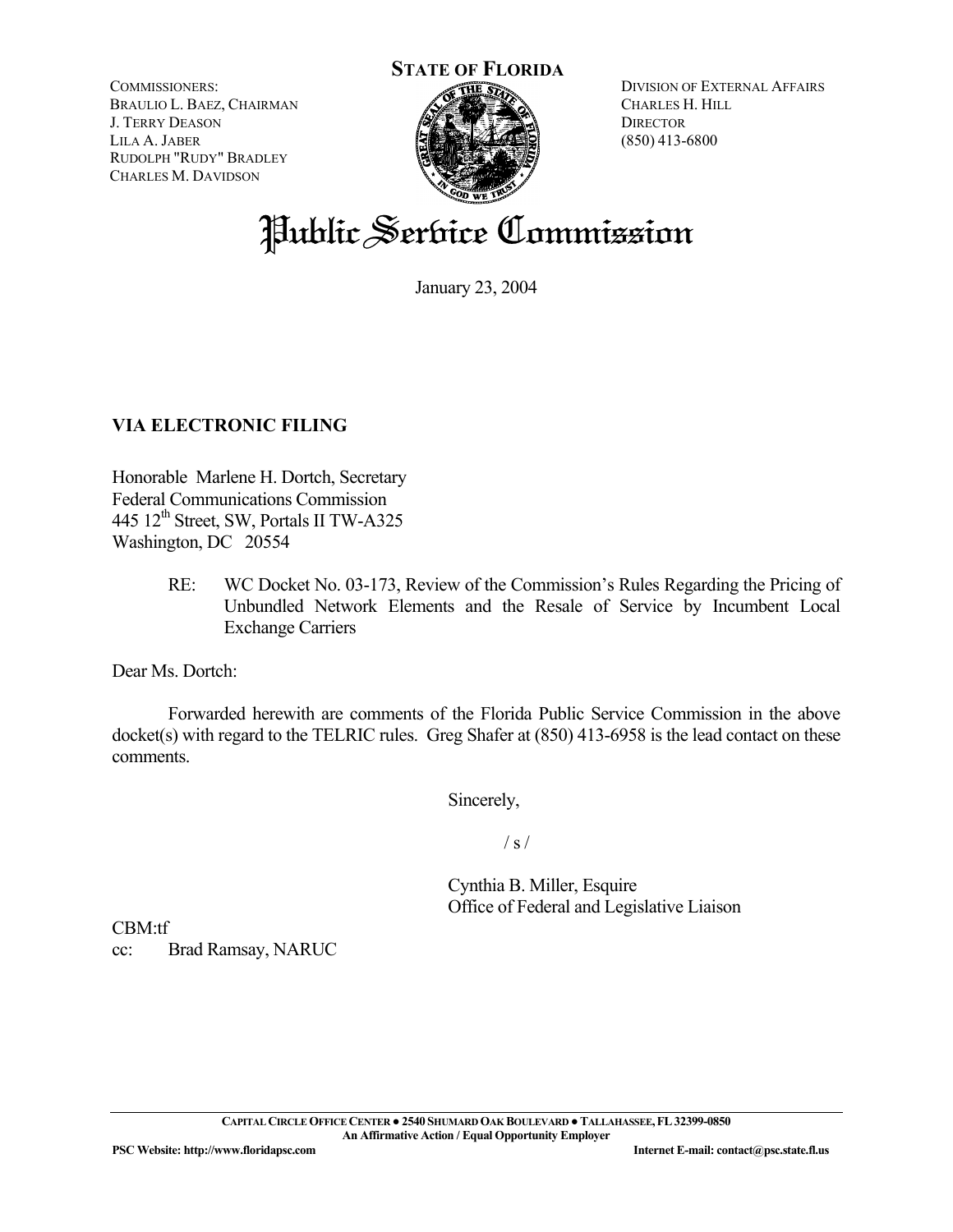## **BEFORE THE FEDERAL COMMUNICATIONS COMMISSION WASHINGTON, D.C.**

| In the Matter of                                                                        |  |
|-----------------------------------------------------------------------------------------|--|
| Review of the Commission's Rules Regarding<br>The Pricing of Unbundled Network Elements |  |
| and the Resale of Service by Incumbent Local<br><b>Exchange Carriers</b>                |  |

WC Docket No. 03-173

#### *EX PARTE* **COMMENTS OF THE FLORIDA PUBLIC SERVICE COMMISSION REGARDING THE REVIEW OF THE TELRIC PRICING RULES**

#### **I. INTRODUCTION AND OVERVIEW**

 $\overline{a}$ 

 The Florida Public Service Commission (FPSC) submits these *ex parte* comments in response to the Notice of Proposed Rulemaking (Notice) released on September 15, 2003.<sup>1</sup> In this Notice (FCC) 03-224) the Federal Communications Commission (FCC) seeks comment on its first comprehensive review of the rules applicable to the pricing of unbundled network elements (UNEs) pursuant to section 252(d)(1) of the Communications Act of 1934 as amended by the Telecommunications Act of 1996 (the Act).

 The FPSC supports the FCC's tentative conclusion that the "TELRIC rules should more closely account for the real-world attributes of the routing and topography of an incumbent's network in the development of forward-looking costs"  $(\text{T} 52)^2$ . The 1996 Telecommunications Act requires that the prices charged for UNEs allow the providers of UNEs to recover their costs. Although "costs" are not defined in the 1996 Act, we believe as a matter of policy that sound pricing rules should be based on forward-looking costs to the extent practicable, should not require providers to

<sup>&</sup>lt;sup>1</sup> These comments address the FCC's methodology on a going-forward, prospective basis and should not be understood as prejudging in any way matters that may come before the FPSC, or affecting any pending judicial review of FPSC decisions.

<sup>2</sup> *Review of the Commissions Rules Regarding the Pricing of Unbundled Network Elements and the Resale of Service by Incumbent Local Exchange Carriers*, NPRM, WC Docket 03-173, Released: September 15, 2003.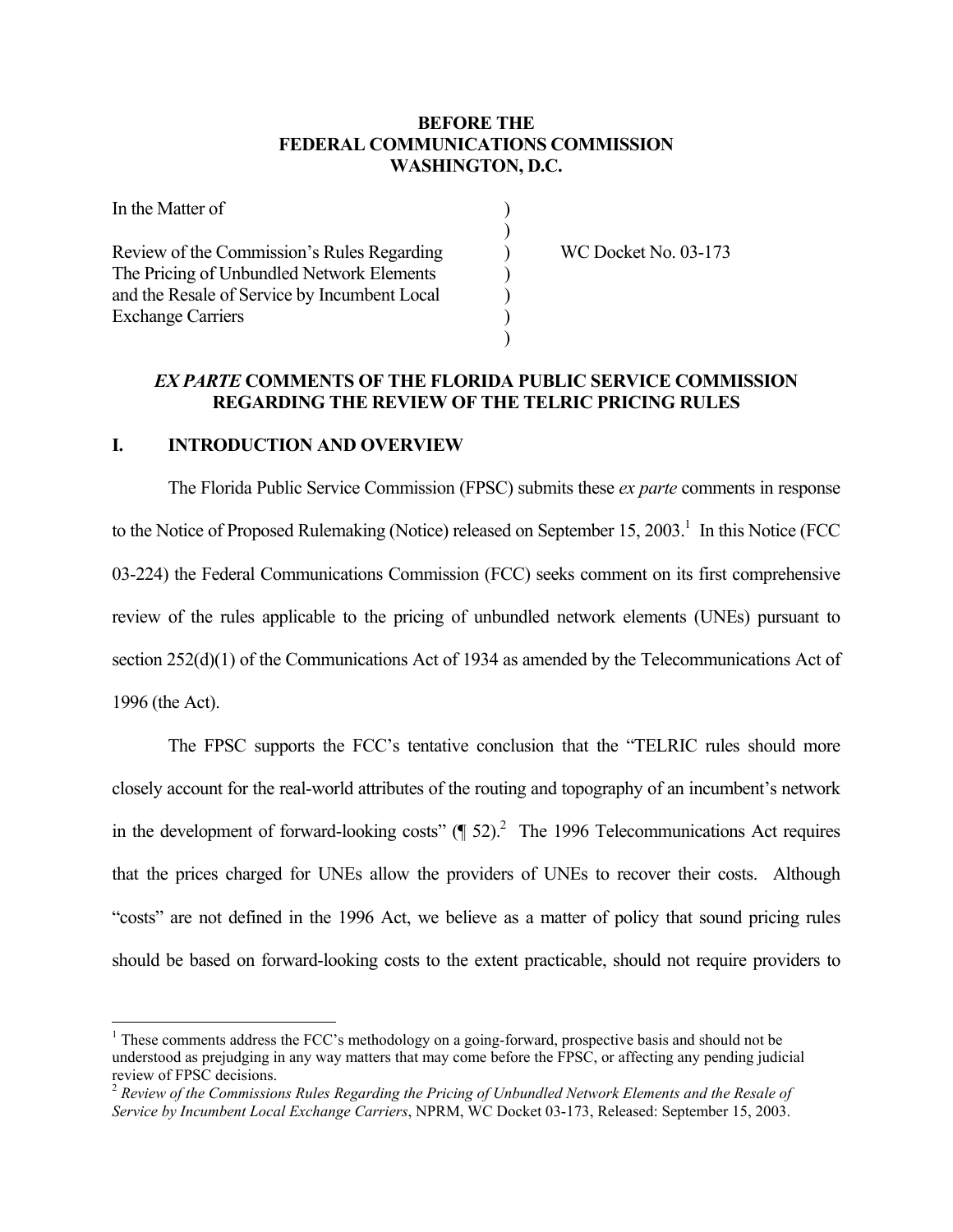provide UNEs at or below actual<sup>3</sup> costs of production (i.e., some markets-based rate of return, a reasonable profit, is proper), and should allow providers to recover a reasonable contribution to common and joint costs.

 We also support a more simplified TELRIC methodology, where possible, and are hopeful that such a process will indeed improve the accuracy of pricing signals and predictability of outcomes. In addition, the FPSC believes that the initial pricing goals, adopted in the Local Competition Order to send efficient entry and investment signals to competitive local exchange companies (CLECs) and to provide incumbent local exchange companies (ILECs) with the opportunity to recover forwardlooking costs of providing UNEs, remain viable, appropriate goals (¶ 39).<sup>4</sup>

 The FPSC notes, however, that making the TELRIC methodology more reflective of realworld attributes may run counter to the objective of less variable outcomes–because the real-world firm and the market tend to change more than does the hypothetical firm. By necessity, employing a more real-world approach may yield as much or more variability from state to state than a more hypothetical approach. Topography and geographic location can dramatically impact factors such as loop length and density across and within states.

 While the identified goals of UNE pricing are, again, appropriate, the FPSC submits that one must consider the possibility that efficient entry and investment signals, nevertheless, may not lead to entry in the wireline sector–for certain regions of the country (such as sparsely populated rural areas), the required economies of scope and scale may not exist. In such cases, whether there is an effective solution to bring competition to those portions of the country–be it a regulatory solution, or,

<sup>&</sup>lt;sup>3</sup> Use of the term "actual" is not intended to imply that embedded costs should be used.

<sup>4</sup> *Local Competition Order*, 11 FCC Rcd at 15488, ¶ 672.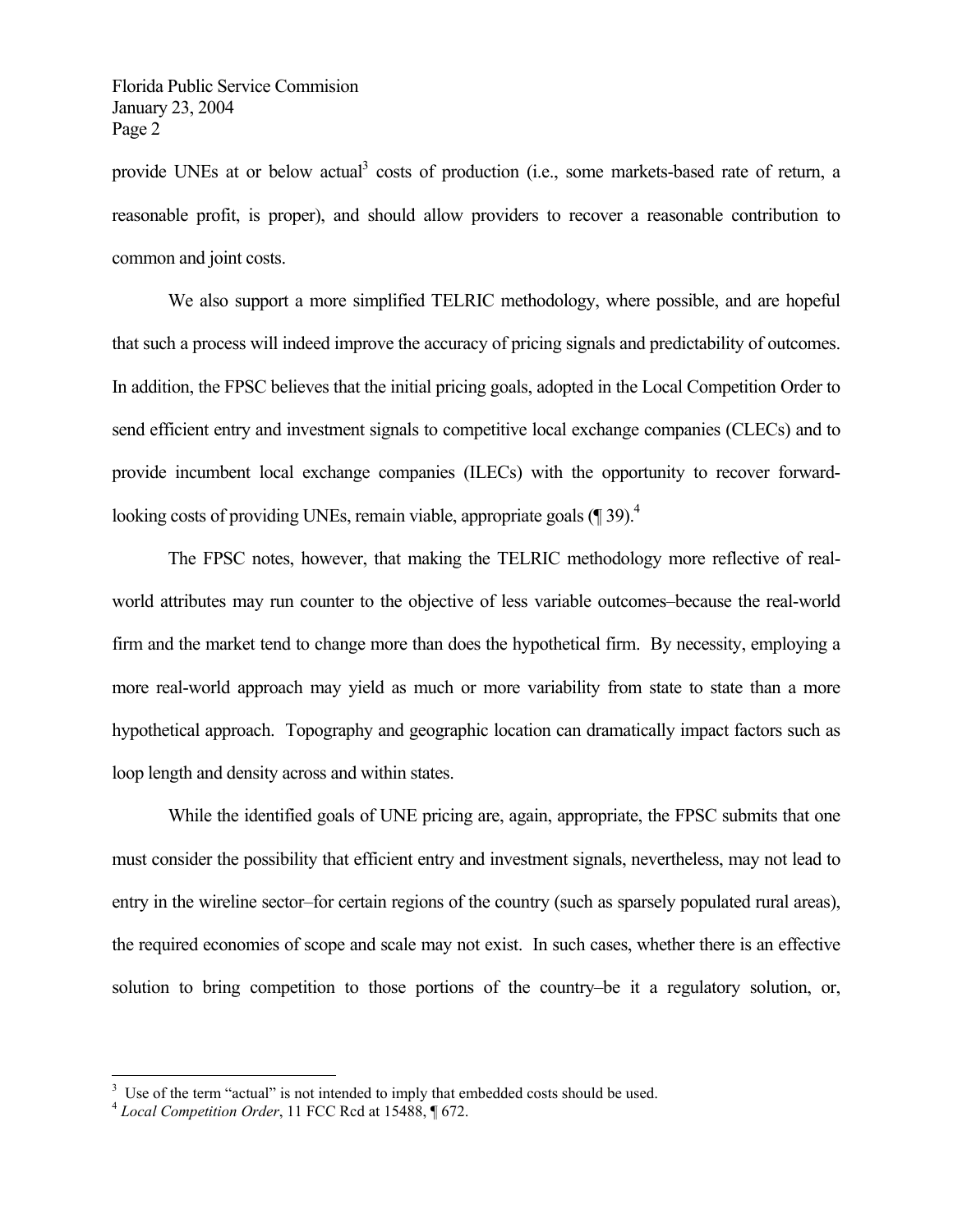preferably, a market-based response–remains to be seen. We believe that non-traditional providers,

such as VoIP and wireless providers, are increasingly providing competitive choices.

In response to the issues raised in the NPRM and as more fully explained in the following

sections as noted, the FPSC encourages the FCC to:

- adopt the tentative conclusion that the TELRIC rules should more closely account for real-world attributes of the routing and topography on incumbents' networks in developing forward-looking costs (Section II.A.);
- maintain the pricing goals adopted in its Local Competition Order to send efficient pricing signals to CLECs and provide ILECs with the opportunity to recover forwardlooking costs (Section II.A.);
- adopt the identified assumptions relating to network routing and construction:
	- $\triangleright$  a reasonable planning horizon for network upgrades,
	- $\triangleright$  account for the impact of installation activities, terrain, and density in the determination of structure sharing factors and refrain from an across the board default value, and
	- $\triangleright$  forward-looking utilizations must be tempered by recognition of real-world factors such as the relevant network's scale of operation, growth, and density, service obligations, and other real-world constraints (Section II.B.);
- recognize in the calculation of expense factors that an appropriate matching of investment components to expense categories requires a granular approach (Section  $\text{II.C.};$
- recognize that plant nonspecific expenses are more appropriately calculated on a per line basis (Section II.C.);
- recognize productivity gains from deployment of the new technology the incumbent expects to deploy over a reasonable planning horizon (Section II.C.);
- ensure non-recurring charges recover forward-looking costs and address CLEC concerns about upfront payments by encouraging the negotiation of flexible payment plans (Section II.D.);
- recognize that the recovery of certain non-recurring costs may best be negotiated by individual parties (Section II.D.);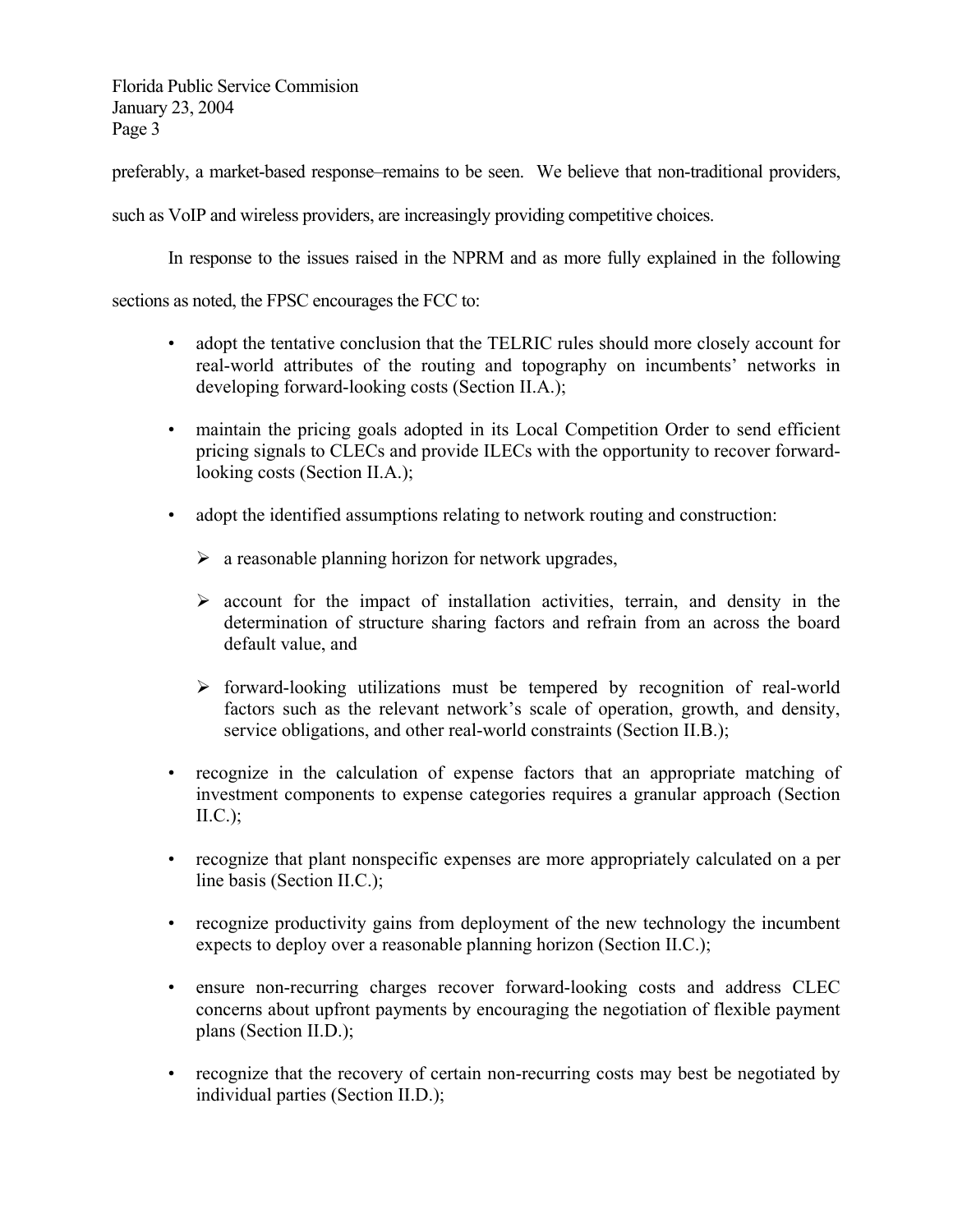- refrain from further action on resale pricing at this time (Section II.E.);
- continue to apply TELRIC pricing rules to local interconnection and reciprocal compensation pricing (Section II.F.);
- permit states and affected parties to determine the appropriate implementation plan in the respective states (Section II.G.); and
- not apply a true-up mechanism for the difference between what a competitor pays under current rules versus what that rate would be under the new rules (Section II.G.).

#### **II. RESPONSE TO NPRM TOPICS**

#### **A. TELRIC ATTRIBUTES & UNE PRICING GOALS**

 In his separate statement attached to the NPRM, Chairman Powell stated, " . . . our commitment to retaining a forward-looking approach is unwavering–what we are debating is the extent to which realistic assumptions about the incumbent's network should be included in our pricing rules." This commitment appears to be consistent with one of the pricing goals adopted in the 1996 Local Competition Order–to provide ILECs with the opportunity to recover forward-looking costs. The FPSC supports maintaining this pricing goal. In addition, we support the FCC's tentative conclusion in the NPRM that the TELRIC rules should more closely account for real-world attributes of the routing and topography of ILECs' networks in developing forward-looking costs. Because we believe that the forward-looking costs of operating a hypothetical "perfectly efficient" network under the current TELRIC rules cannot match any firm's achievable, real-world costs of operating a network, we are of the view that the current model may not be the most economically rational.

 The FPSC believes it is appropriate to determine costs for UNEs that reflect the real-world characteristics of ILECs' networks because UNEs are provided by the ILEC using such a network, not a hypothetical network. The appropriate cost analysis of any particular UNE should therefore reflect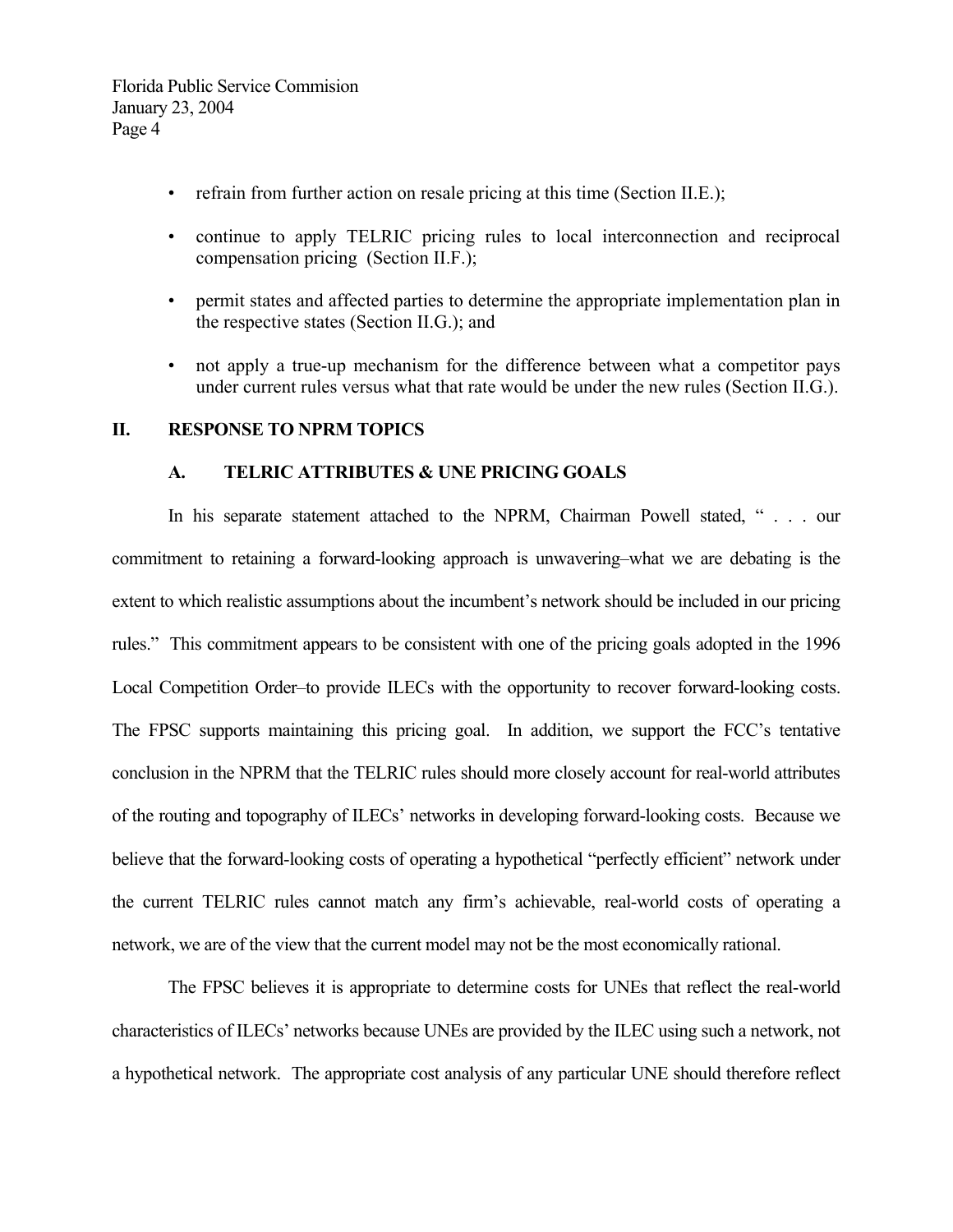the current input prices and other real-world characteristics the ILEC will face in providing that UNE. For example, the incumbent's actual loop characteristics (such as length, quantity, geographic location, etc.) should be taken into account, with whatever forward-looking adjustments the incumbent intends to make during a reasonable planning horizon. We believe that incumbents' network plans generally reflect the effect, in the real world, of pressure from price caps and competitive market pressures from many different types of providers, including wireless and VoIP providers. The forward-looking network plans therefore present a solid basis to estimate efficient, forward-looking costs. Using a purely hypothetical network as the basis of cost studies for UNE pricing likely results in costs, and thus prices, that are lower than could result from any real network.

 It is not surprising that prices based on a purely hypothetical network will themselves provide little or no incentive for new entrants to build their own networks, since a hypothetical forwardlooking pricing methodology will likely produce prices for using the incumbents' networks that are less than the costs of building a new network. Beyond the incentive to use the least-cost option, firms strive to minimize their exposure to risk. Building facilities inherently carries investment risk and delays market entry. Furthermore, in an industry of rapidly changing technologies, the risk of selecting a technology other than the most efficient provides yet another deterrent to investment. These factors make it all the more important to send efficient pricing signals to potential entrants– another pricing goal adopted in the 1996 Local Competition Order that remains an appropriate and viable goal seven years later. Accurate pricing signals are necessary to promote development of facilities-based competition. TELRIC rules should not result in UNE prices that are artificially low (i.e., that are not reflective of operating a real-world network) such that CLECs are disincented from using a facilities-based entry strategy.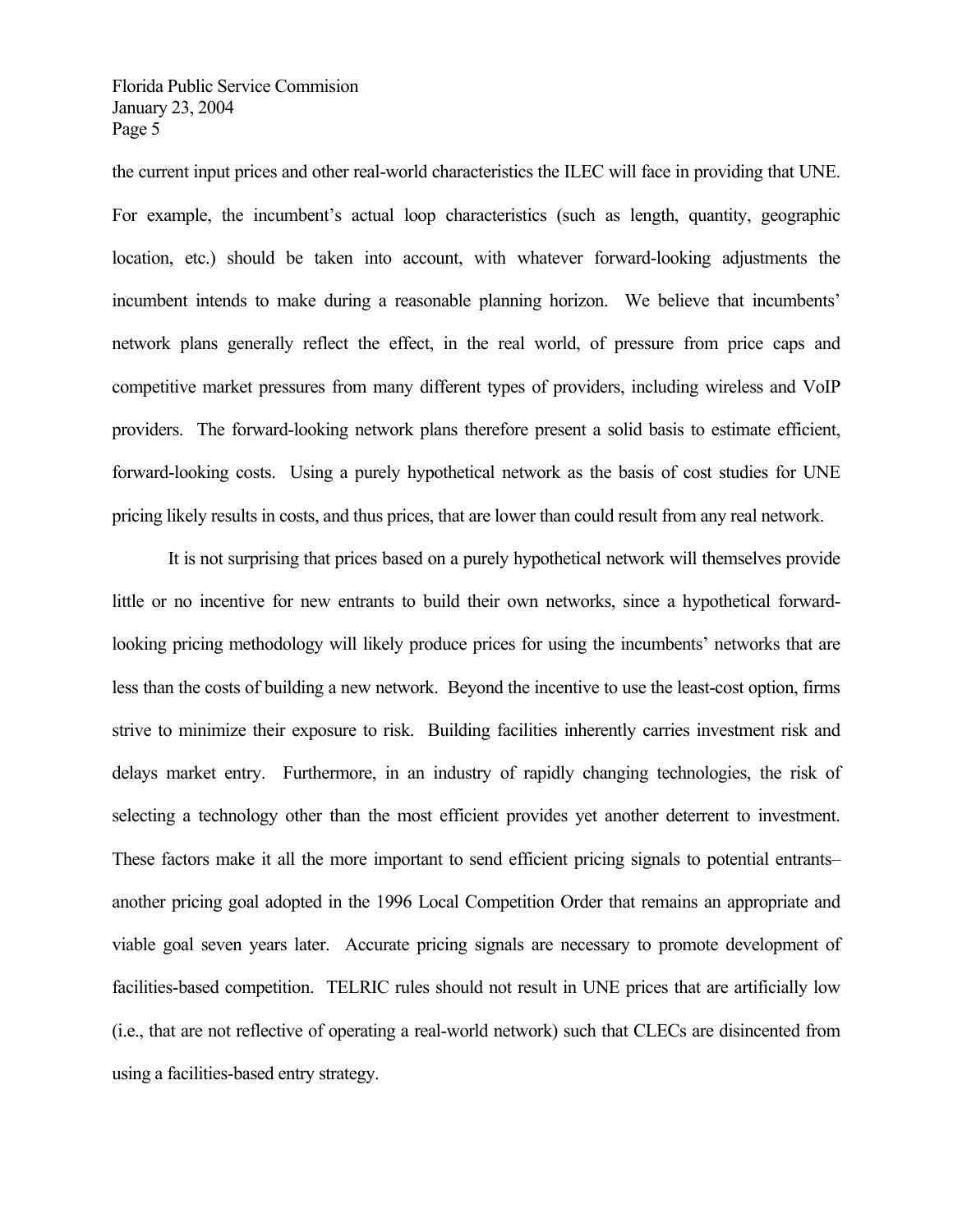By employing cost studies that are more closely based on the incumbents' real-world networks and actual future deployment plans for these networks, TELRIC would produce a more reasonable estimate of actual forward-looking costs in a competitive market. Such analyses should incorporate a firm's prospective technology practices at its current and prospective prices, and thus exclude obsolete and inefficient technologies and network design practices. Since the methodology would yield incremental costs that would be representative of an ILEC's current network characteristics, but also be based on the ILEC's prospective, more efficient technology and design, network element prices set using these costs would be both compensatory and sustainable: compensatory because they cover the firm's forward-looking costs, and sustainable because they reflect current and prospective but attainable least-cost engineering practices.

#### **B. NETWORK ASSUMPTIONS**

 As noted previously, the FPSC supports the FCC's tentative conclusion that TELRIC rates should more accurately account for real-world attributes of an incumbent's network in the development of forward-looking costs.

 One option we believe would be reasonable is a network assumption–based on an incumbent's network–that incorporates upgrades as planned by the ILEC over a reasonable planning horizon. In an industry of rapidly changing technologies, the FCC should seek additional comments on what the appropriate planning horizon should be, recognizing the discretion needed by each carrier to adquately address investment and deployment strategies.

## **1. Technologies** (¶ 67-70)

 In a truly competitive market, with significant sunk costs and large portions of fixed infrastructure costs, one could reasonably expect most competitors to employ a mix of new and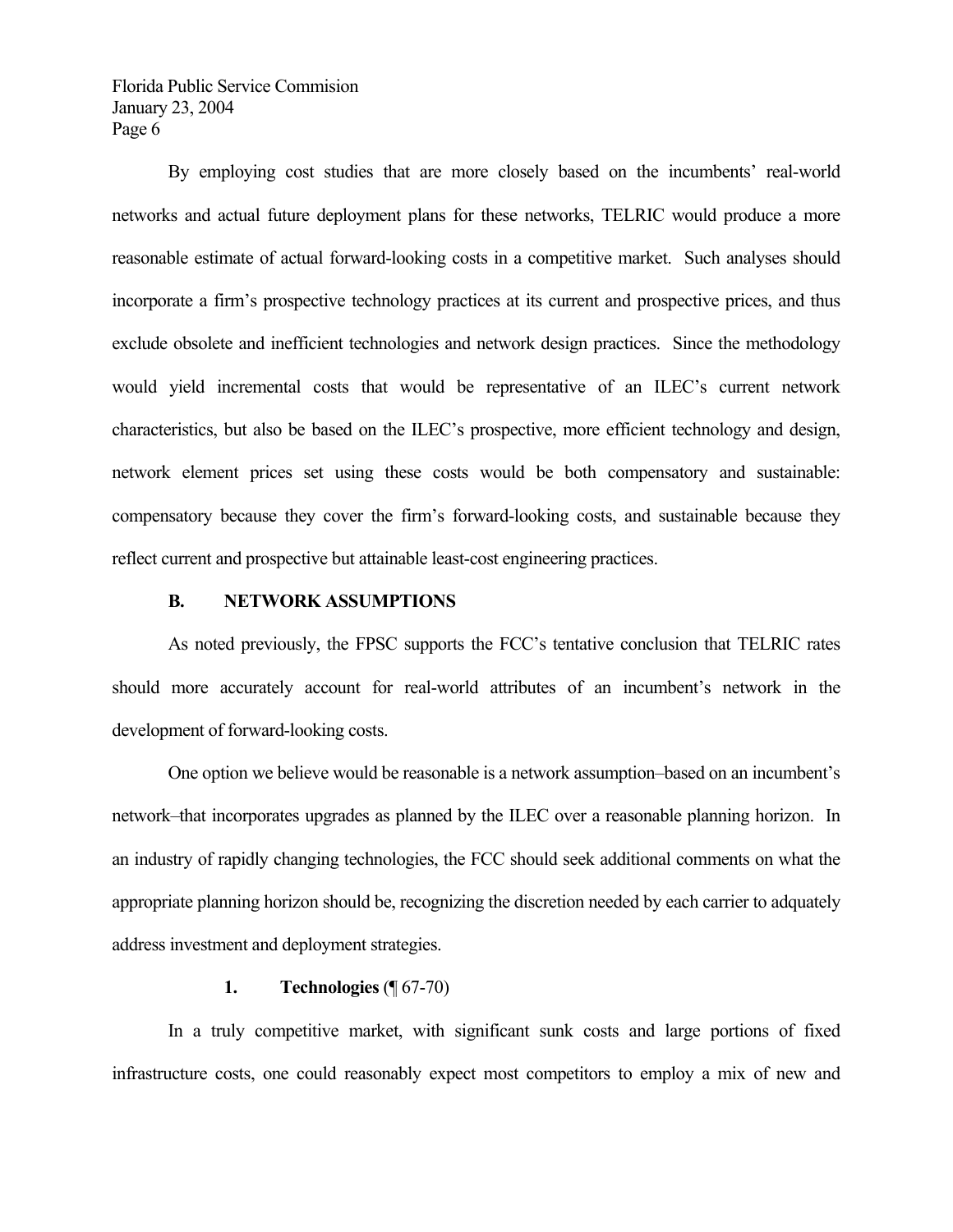existing technologies. Even in an industry such as telecommunications with rapidly evolving technologies, the timing of new technology deployment is always tempered and constrained by the magnitude of current technology, cost of capital, and expected returns. While assuming a total replacement network using the most efficient technology will not yield realistic results, a hypothetical network that is too heavily weighted to current incumbent networks may not provide results that closely track what a more competitive market may produce, unless the costs factor in the incumbent's forward-looking plans over the foreseeable planning horizon, which in turn should reflect the diffusion rate of new technologies in a technology-based competitive market; similarly, today's prices must be used to capture the real-world constraining effect of new technologies.

#### **2. Structure Sharing** (¶ 71-72)

 Structure sharing refers to the practice of a telecommunications provider sharing its outside plant supporting facilities, primarily poles and conduits, with other utilities. The FPSC recommends a somewhat conservative case-by-case approach to modeling structure sharing. Any assumption about structure sharing should reflect the current, real-world experience of incumbents, which would include variances depending on the type of structure and on the line density zone.

 The FPSC also supports a methodology that takes into account differences in installation activities, terrain, and line density, and opposes a single across-the-board default value. There are too many variables that could affect the degree to which sharing is or is not possible. Of particular concern to us is the likely impact on low-density areas of use of a global sharing value; adoption of a uniform value could assume away a telephone company's legitimately incurred costs, even where another utility may not be present. We believe that the selection of an appropriate value must be determined on a case-by-case basis.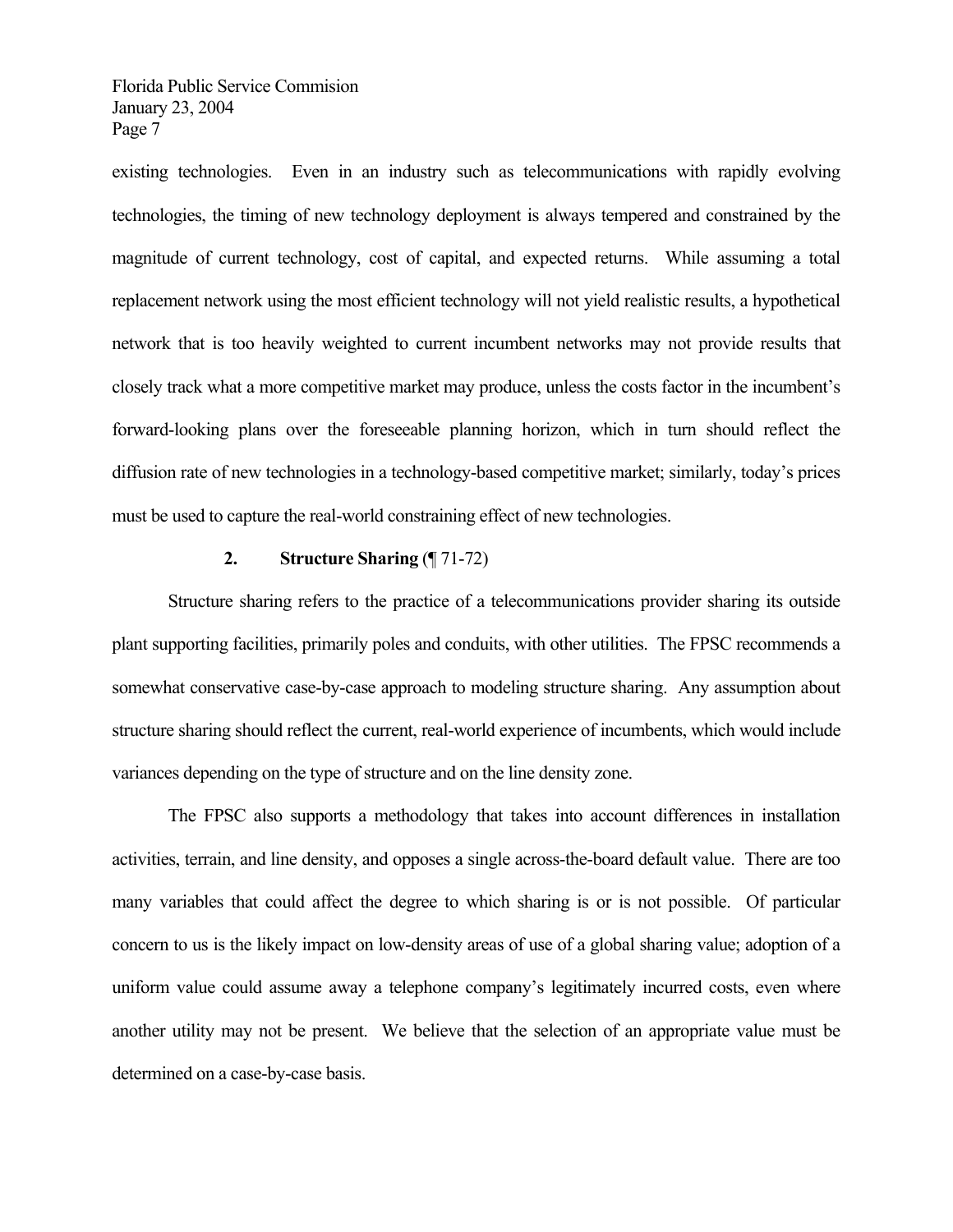#### **3. Fill Factors** (¶ 73-75)

 The FPSC adopted a modified BellSouth Telecommunications Loop Model (BSTLM) for the establishment of UNEs for BellSouth Telecommunications (the largest ILEC in Florida). Similar to the FCC synthesis model and the Benchmark Cost Proxy Model, the BSTLM is a model in which utilization is a result rather than an input to the modeling process. The design parameters proposed by BellSouth and adopted by the BSTLM assume a conservative 2 copper pairs per residential household and reflect the actual number of business pairs in service. The model builds the appropriate distribution cable size on that basis.

 Based on this approach, the effective fill for distribution cable is determined by dividing the number of working distribution pairs by the number of available pairs placed. Thus, the design parameters on which the model is based, in large part, determine the effective fill factors from the model. Similar to distribution, the model divides the working pairs by the available pairs to determine the effective fill.

 Applicable fills can and should vary by network component. Feeder cable, for example, does not come in every particular pair size but rather in discrete increments. Therefore, it is appropriate that feeder cable would have a different fill than distribution cable. Furthermore, actual design criteria for distribution cable varies according to the needs or projected needs of a particular area, even within particular states.

 Of necessity, the appropriate utilization of various network components varies by circumstance and should be determined on a case-by-case basis. Forward-looking utilizations reflect the reality of the incumbents' networks, recognizing key factors such as an incumbent's engineering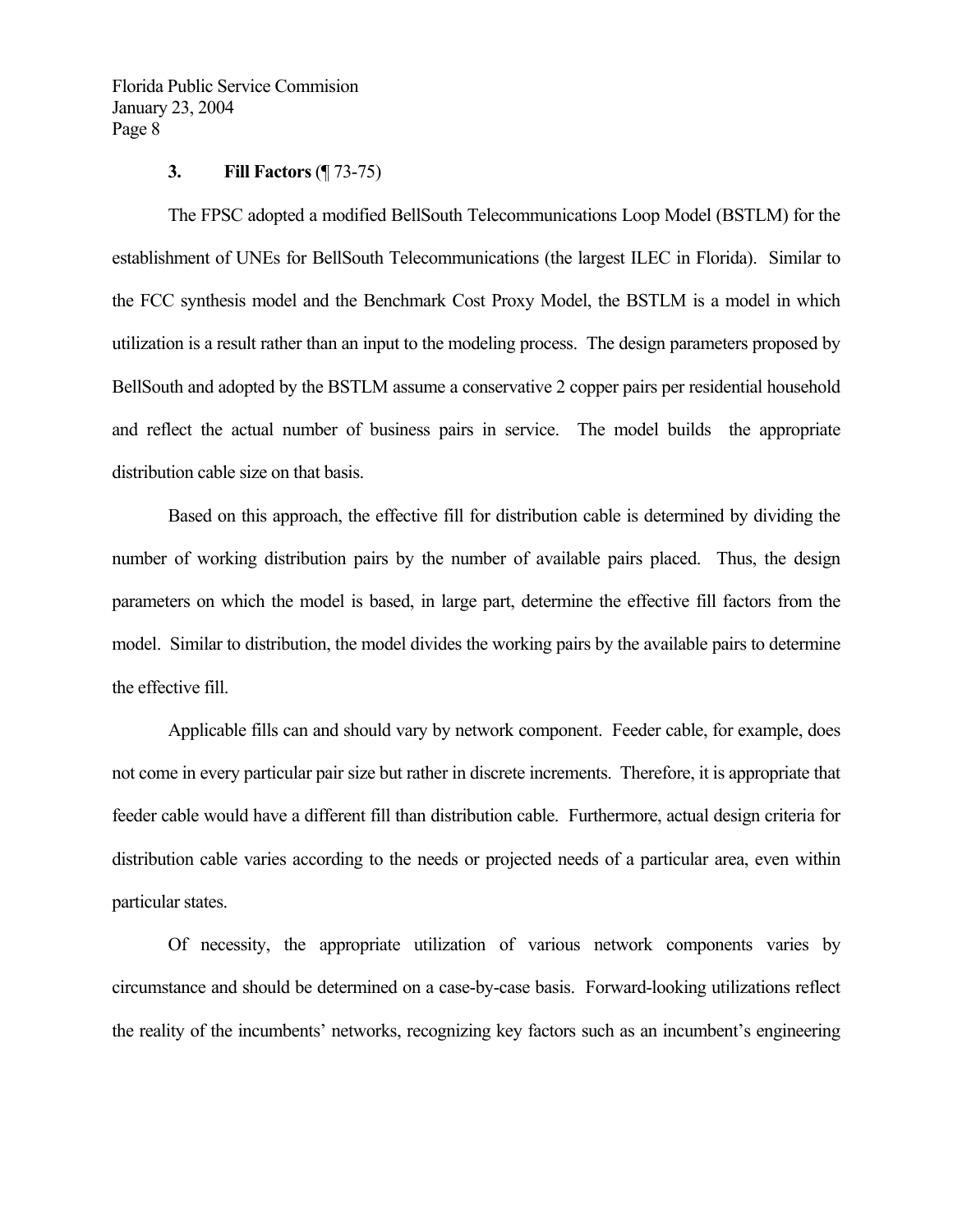plans, which account for scale of operation of the company, growth, and density, as well as service requirements and other real-world considerations.

#### **C. EXPENSE FACTORS** (¶ 109-113)

 The FPSC believes that computing plant-specific operation costs as a percentage of investment is appropriate; however, we do not believe a single set of factors should be applied nationwide. Labor costs are a major component of these expenses, and we believe it is self-evident that labor rates vary throughout the country. We believe any approach to estimating plant-specific expenses must allow for variations in labor costs. Furthermore, we believe any expense-to-investment ratios should be calculated for each Uniform System of Accounts (USOA) plant-specific expense account, rather than summary "roll-up" accounts.

 It may be more appropriate to calculate certain plant non-specific network expenses, such as engineering, network operations, testing, and power, on a per line basis rather than attempting to ascribe them to a particular investment category. In this case as well, the FPSC believes that statespecific measures should be used to allow for variation in such factors as labor costs and that they should be calculated for each USOA plant non-specific account rather than summary "roll-up" accounts.

 Consistency in the calculation methodology for forward-looking expense factors is one way to improve consistency between states. Typically there are at least three basic approaches to calculating expense factors. One uses historical data; the second is a pro forma approach which takes historical expenses, corrects for non-recurring items, and adjusts for predictable changes; and the third is an entirely hypothetical, projected approach. Here, the FPSC believes the second approach is preferable to the extent feasible.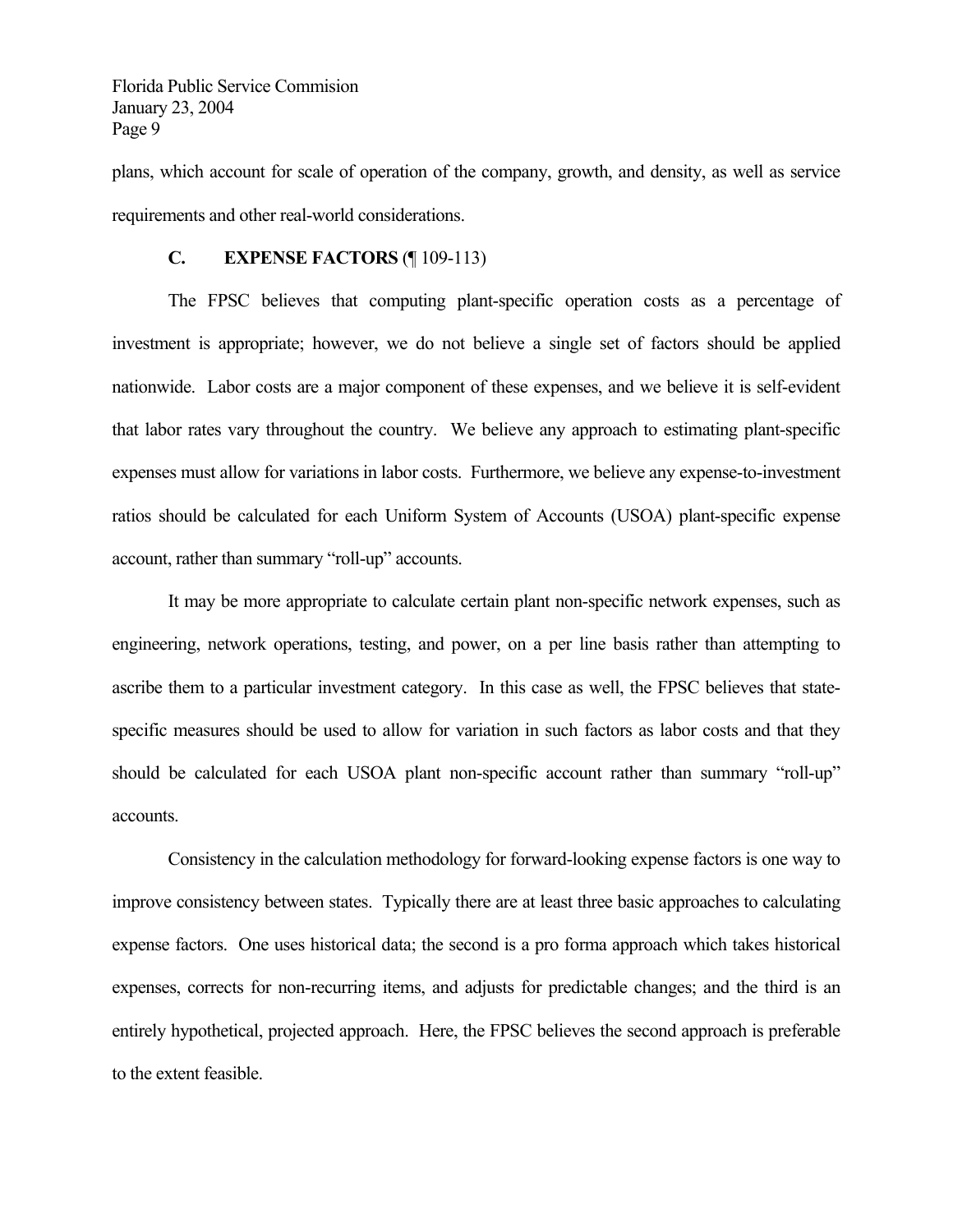The FPSC believes it is appropriate in principle to adjust for expected industry productivity and inflation in the calculation of expense factors. This will capture any forward-looking productivity gains associated with new technology the incumbent plans to deploy and the labor costs the incumbent actually will incur.

## **D. NON-RECURRING CHARGES** (¶ 114-130)

 The Notice identifies several issues relating to non-recurring costs and seeks comment on their resolution. The FPSC believes that it is appropriate to apply the tentative conclusion reached in ¶ 52 to non-recurring as well as recurring charges. It is incumbent upon the states to ensure that incumbents have the opportunity to recover their forward-looking, efficient costs of performing nonrecurring work. The incumbent's non-recurring activities should be presumed efficient today because of competition, price caps, and ongoing oversight by regulators. Nonetheless, it should be noted that what comprises forward-looking, efficient costs has been and will continue to be the subject of many of the issues of the numerous state proceedings, and the FPSC welcomes the FCC's guidance in an effort to send more accurate pricing signals and to reduce unwarranted inconsistencies in UNE pricing.

 The determination of what is a non-recurring UNE cost should be based on the consistent application of a standard set of criteria. The following questions can operate as the foundation for that determination:

- Is the cost associated with a one-time activity?
- Is the cost a direct result of a request by a CLEC?
- Is the work of a nature that it would not need to be performed again?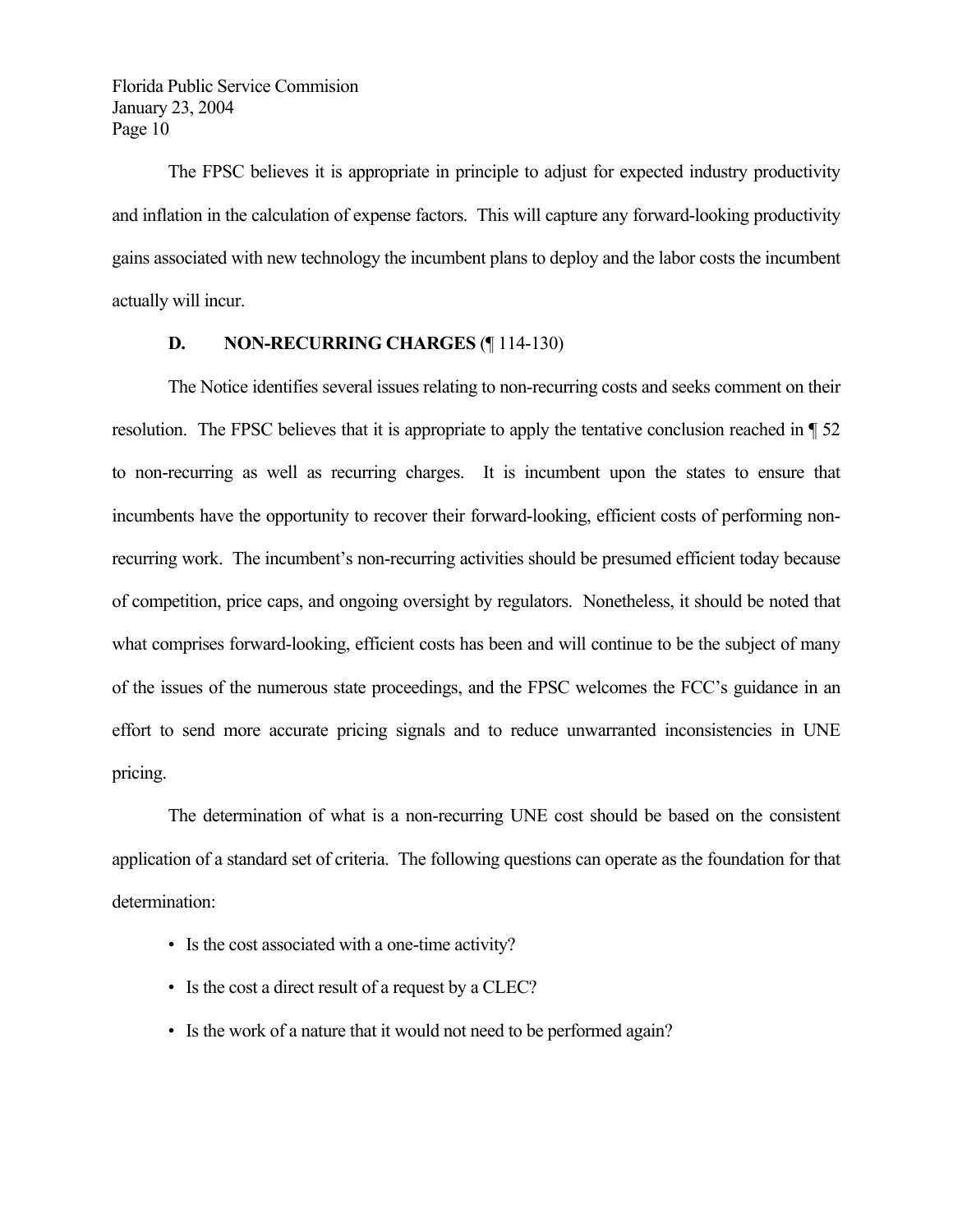Once costs have been appropriately categorized as non-recurring, there remains the pricing decision of whether such costs should be recovered through non-recurring charges or recurring rates. It is possible that an ILEC could seek assurance of total recovery of its non-recurring costs if they were to be recovered in recurring rates; this could be accomplished via a volume and term agreement or a termination liability provision. We believe that an ILEC on balance, would be indifferent to how its non-recurring costs are recovered, as long as it is ensured recovery. However, we believe that it would be very complex to ensure such recovery if non-recurring costs are shifted to recurring rates.

 The length of time a service remains in use by a CLEC is an important factor to consider if non-recurring costs are to be recovered through recurring rates. It is important to ensure that the nonrecurring costs can be recovered and will not be foregone if the service is removed or disconnected too soon. The appropriate means to ensure proper recovery in this instance is to use a volume or term agreement or a termination liability, but again, this could involve substantial complexities.

 The FCC noted in its Local Competition Order that extremely high up-front costs may constitute a barrier to entry that may be mitigated through payments over time. Barriers to entry that arise, not from misallocation of costs, but from high costs actually associated with the CLEC's request for service, ideally should not be recovered through a recurring rate. Instead, incumbents should be encouraged to negotiate terms with individual CLECs to arrange payment plans or similar mechanisms.

 Accordingly, whether the magnitude of a given non-recurring charge erects a barrier to entry presumably can only be determined on a case-by-case basis. The issue of the term over which payments for non-recurring charges should be made may be best left to negotiations between the parties, so that they may select a payment plan that best fits individual needs.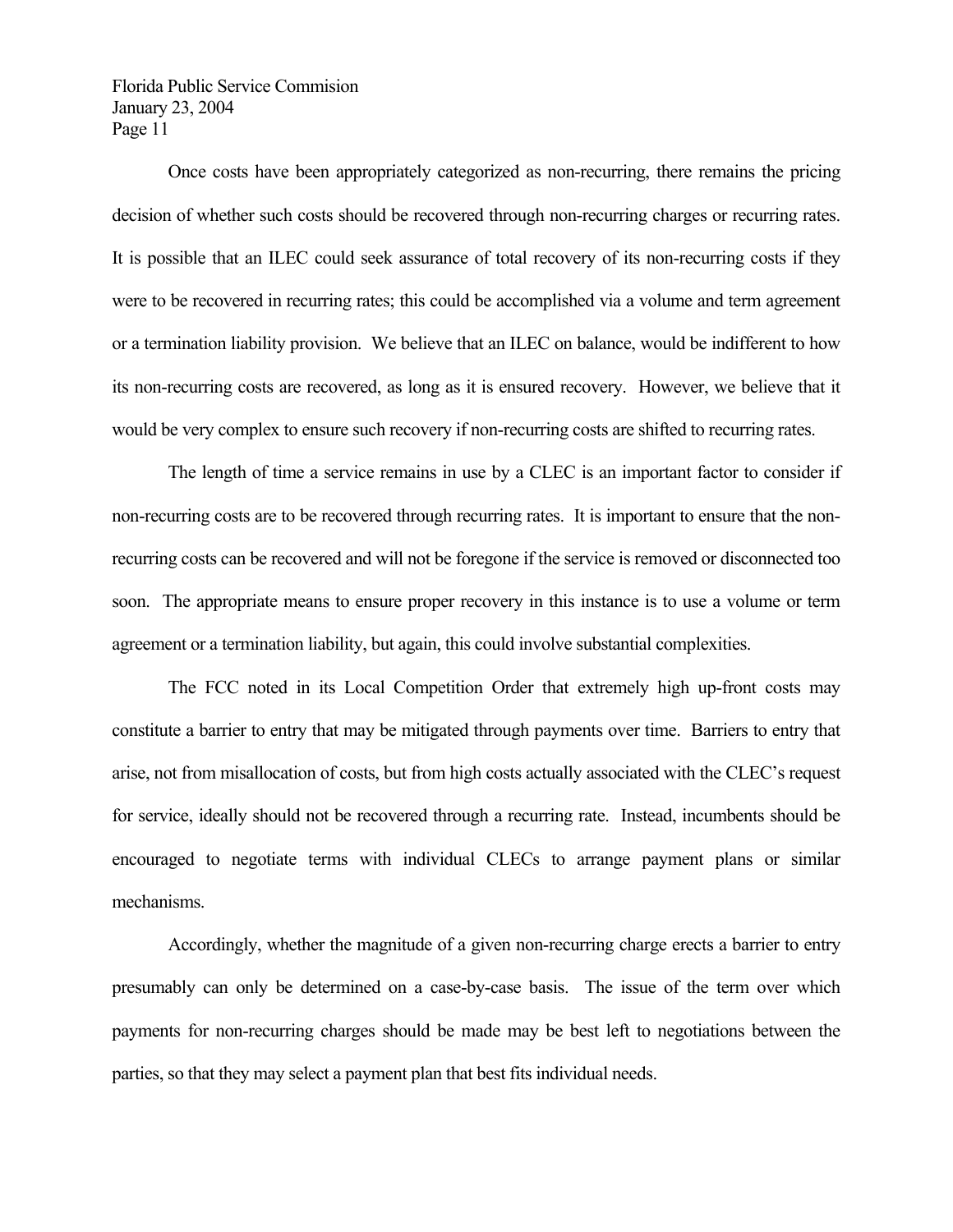#### **E.** RESALE PRICING (¶ 141-146)

 The Notice seeks comment on whether further FCC action is necessary relating to rules to implement Section 252(d)(3) of the Act. The Notice cites the finding of the Eighth Circuit that the appropriate standard for determining avoided costs is not those costs that "can be avoided" but rather, "those costs that the [incumbent LEC] will actually avoid incurring in the future."<sup>5</sup> The FPSC agrees with that standard and does not believe any additional clarification of the statute is necessary. Moreover, we note that there has been no challenge to the existing resale rates in Florida and no request to revisit them to date.

#### **F. INTERCONNECTION PRICING AND RECIPROCAL COMPENSATION**   $($ [ 147-148)

Under section  $252(d)(1)$ , local interconnection is subject to the same cost-based pricing standard as UNEs.<sup>6</sup> The Notice seeks comment on whether there is any reason that changes to the current pricing rules for UNEs should not also apply to local interconnection provided pursuant to section  $251(c)(2)$ . In addition, the Notice seeks comment on whether the same standard should also apply to reciprocal compensation rates. The FPSC believes it is appropriate to continue to apply the same pricing standard to pricing for local interconnection and reciprocal compensation rate elements that is applied to UNEs.

#### **G. IMPLEMENTATION ISSUES** (¶ 149-151)

 Finally, the Notice seeks comment on how any changes to the FCC's UNE pricing rules should be implemented by the states. Among the issues raised by the Notice are whether a national timetable should be established pursuant to which states would conduct new UNE cost proceedings to

 $\overline{a}$ 

<sup>5</sup> *Iowa Utilities II*, 219 F.3d at 755.

 $6$  47 U.S.C. § 252(d)(1).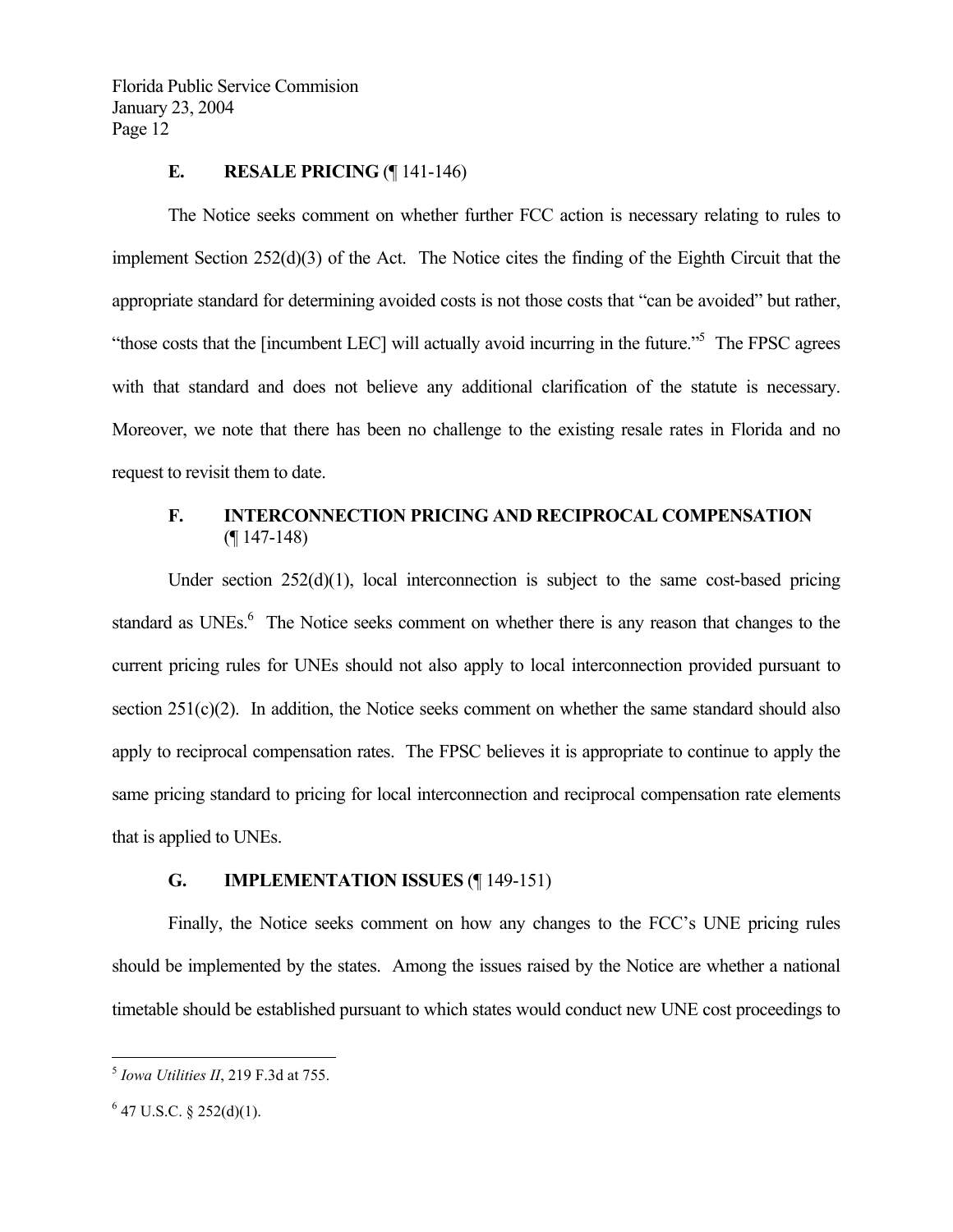reset all rates in accordance with any new rules; whether new proceedings should be resolved in a certain time period; and finally whether a true-up mechanism is appropriate for the difference between what a competitor pays for network elements under current rules versus what that rate would be under the new rules when they are implemented.

 The FPSC strongly believes that the implementation mechanisms and reasonable timetables should be determined by each state. States should not, of course, unreasonably delay implementing new rules. However, states should not be required to implement any new rules in an artificially short time frame. The FPSC has recently completed UNE ratesetting proceedings  $(4<sup>th</sup>$  quarter of 2002) for the three major ILECs operating in our state. We currently have open proceedings on access charge reform and on our obligations relating to the Triennial Review Order. To hold the states accountable for completion of yet another round of fact-intensive UNE proceedings at the same time would be overly burdensome. The timing or necessity of such proceedings should be left to the states and the affected parties in each state.

 Transitioning UNE rates to a new pricing standard can be accomplished in a variety of ways, and it is not necessary for the FCC to determine a "one size fits all" transition mechanism applicable to every state and circumstance. Generic proceedings may be the best result for some states and less satisfactory for others. The FPSC, as previously noted, has conducted separate proceedings for each of the three large ILECs operating in Florida. Depending on the outcome of the instant TELRIC proceeding, the affected carriers may wish to petition the state for a new proceeding immediately upon resolution or may choose to wait. Factors influencing those decisions may well vary by state, depending on the degree to which carriers are dissatisfied with current prices.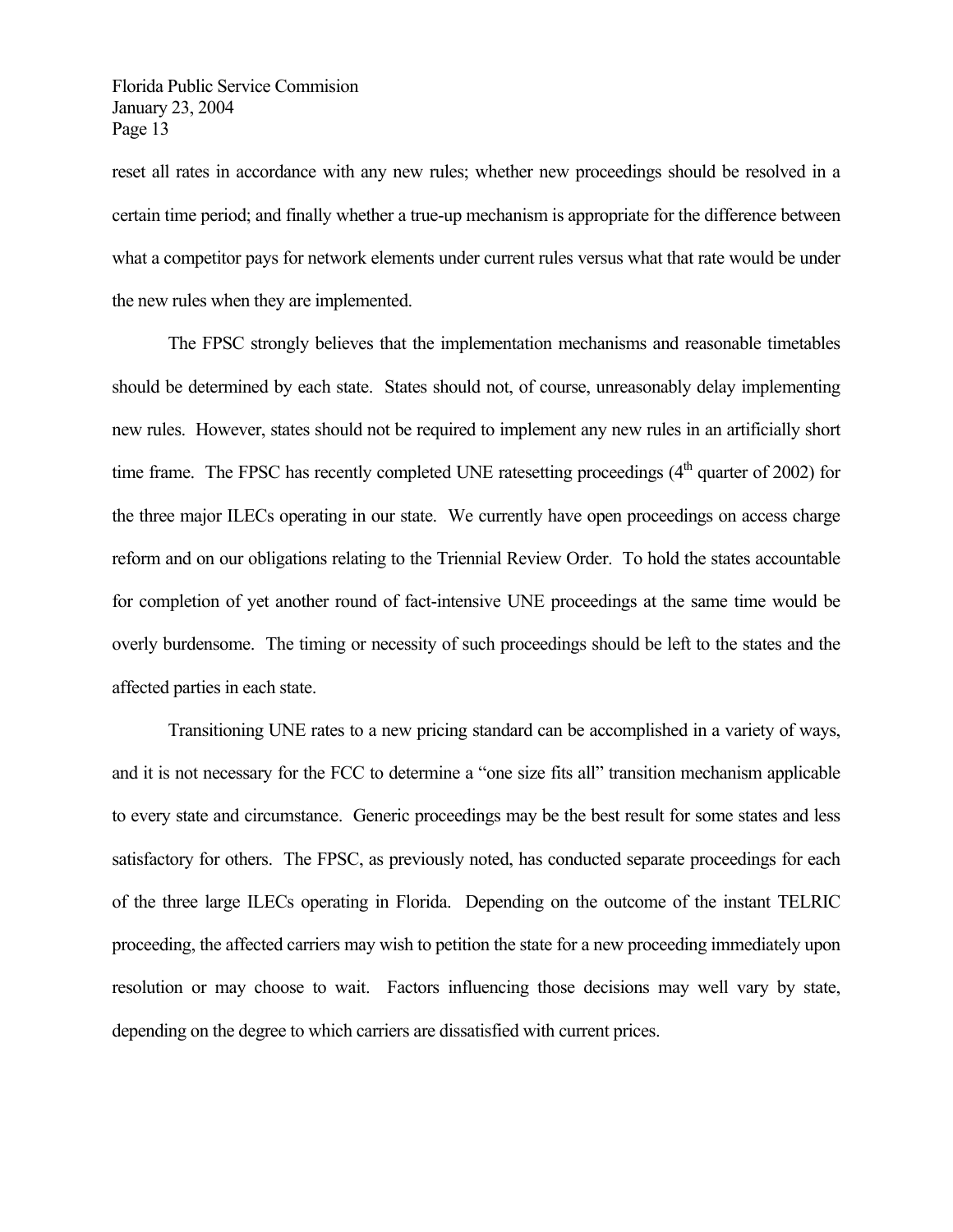Finally, based on the record before us, the FPSC opposes the concept of a true-up. The FPSC has proceeded with a sense of urgency in all matters relating to competitive markets and would oppose a decision by the FCC that would create the necessity for a true-up mechanism. Furthermore, true-up mechanisms for regulatory purposes are generally reserved for situations where clear errors of facts or law are identified, or situations where full information is not available in a timely manner. This is not the current circumstance regarding the TELRIC pricing rules; therefore the FPSC would oppose any true-up mechanism for this case.

## **III. CONCLUSION**

 The FPSC recognizes the importance of the UNE pricing rules to the efficient functioning of a competitive telecommunications market. For that reason, the FPSC supports the FCC's tentative conclusion to make the TELRIC costing model more reflective of real-world attributes of the routing and topography in incumbents' networks in developing forward-looking costs. In order to achieve that end, we make the following recommendations:

- Maintain the pricing goals originally established in the Local Competition Order to send efficient pricing signals to CLECs, and to provide for recovery of forward-looking costs for ILECs.
- Follow the suggestions provided in the body of the comments in the areas of Network Assumptions (including fill factors, structure sharing, and technologies), Expense Factors, and Non-recurring Charges, that we believe will make the TELRIC model more reflective of the goals of the tentative conclusion;
- It is not necessary to revisit the current status of Resale rules;
- It is appropriate to continue to extend UNE pricing rules to local interconnection and reciprocal compensation pricing;
- The FPSC does not support the establishment by the FCC of a timetable for revisiting UNE pricing under potentially revised rules;